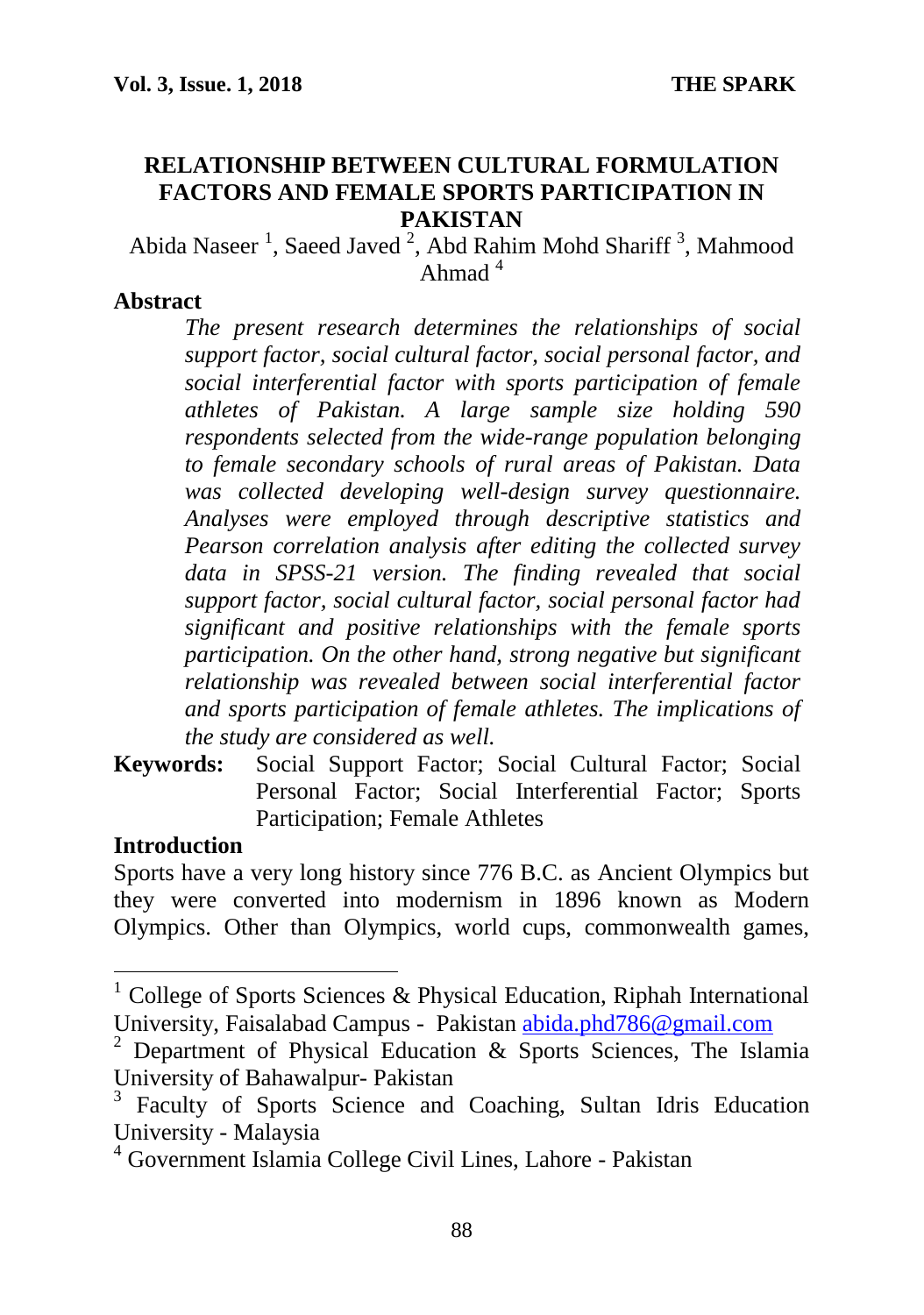world championships, Asian Games are also considered foremost events of sports. United States, China, Australia, Netherlands are considered world leaders in both male and female sports. These countries established themselves in sports and provided basic infrastructure to their females and males equally. Faezeh Hashemi (daughter of earlier Iranian President Hashemi Rafsanjani) has been a constant supporter of female sports in Iran. As a consequence of her struggle, the first Islamic Women Games were introduced in 1993 (Qureshi & Ghouri, 2011). They developed awareness about sports in their societies and cultures.

Though, participation of females in sports is a world-wide issue, however, in Pakistan it is more considerable than the rest of the countries. Al-Qattan (2005) describes that sport is an essential portion of the social and cultural substructure of a country. From an early stage males and females are socialized in different ways. Several seminars and workshops have been conducted globally on the welfare of female sports and physical activities so that a maximum awareness of female sports participation could be brought through them. Therefore, Pakistani female athletes are now at the different and better place where they were in 1947 as its existence. The existing research examined the relationships of social support factor, social cultural factor, social personal factor, and social interferential factor with sports participation of female athletes.

### **Research Objectives**

The existing research suggests the subsequent objectives:

- **i.** To determine the relationship between social support factor and sports participation of female athletes.
- **ii.** To determine the relationship of social cultural factor with sports participation of female athletes.
- iii. To determine the relationship between social personal factor and sports participation of female athletes.
- **iv.** To determine the relationship of social interferential factor with sports participation of female athletes.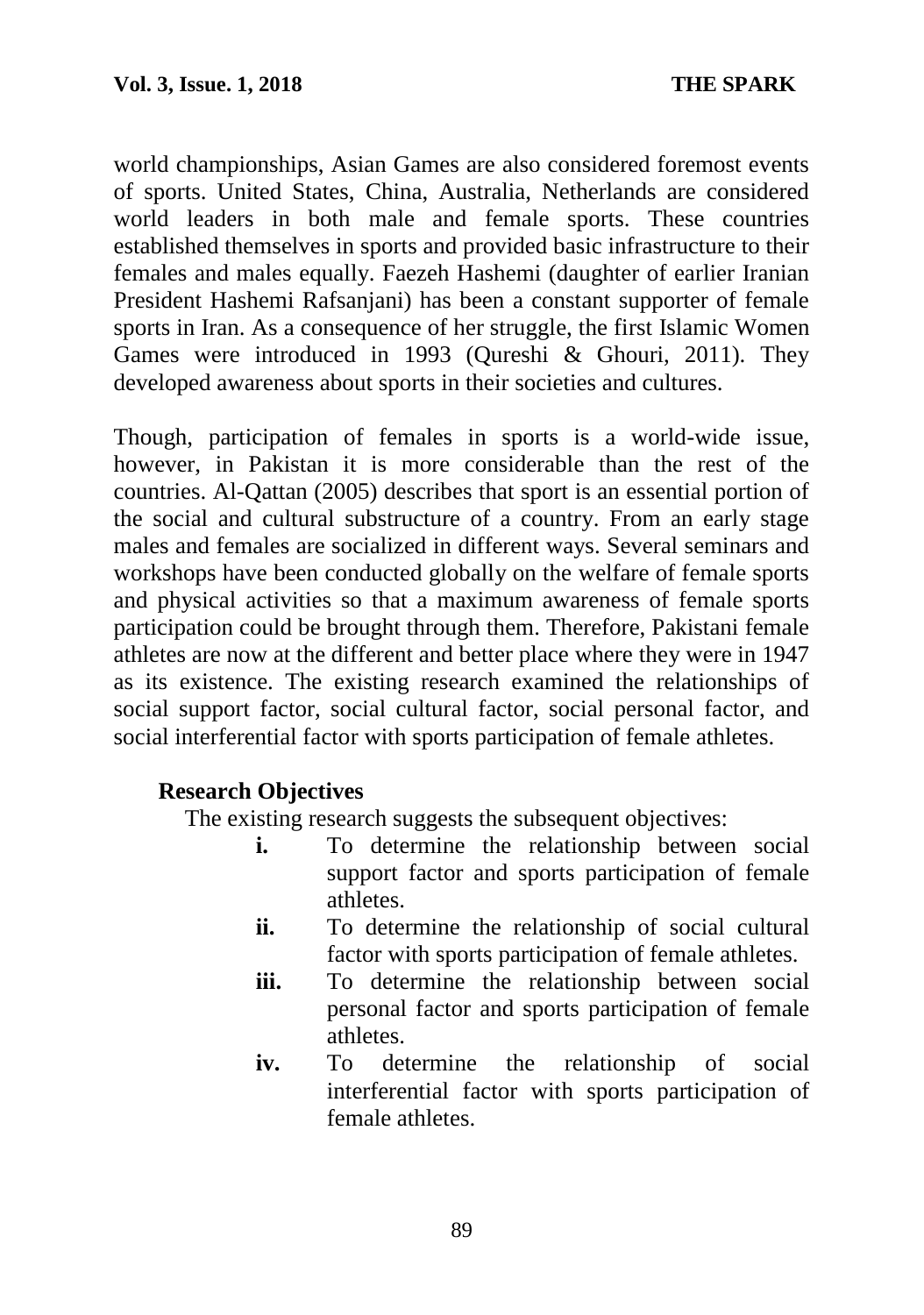## **Development of Hypotheses**

In order to investigate the research objectives, the following four (4) hypotheses were developed and proposed hypotheses model of latent constructs are shown in Figure 1.



Figure 1. Proposed Hypotheses Model of Latent Constructs

# **Review of the Literature**

Female sports have a similar status equal to male sports worldwide. Female have the same rights of participation in sports in all kind of competitions at international level. The subsequent literature of international research about social support, social personal, social cultural, and social interferential factors indicate that they all contribute to sports participation of female athletes not only at secondary school level but also at national and international levels.

Males are communicated to participate in sports or watch sports by several different representatives whereas, mostly females are communicated that sporting events are exclusively for males (Trolan, 2013). Pakistan has gained tremendous achievements in men sports such as field hockey, squash, cricket, and snooker in its history. On the other hand, Pakistani female athletes achieved very few medals only in Asian Games. Although progress of female sports participation changed the scenario at international level, however, very little attention is given to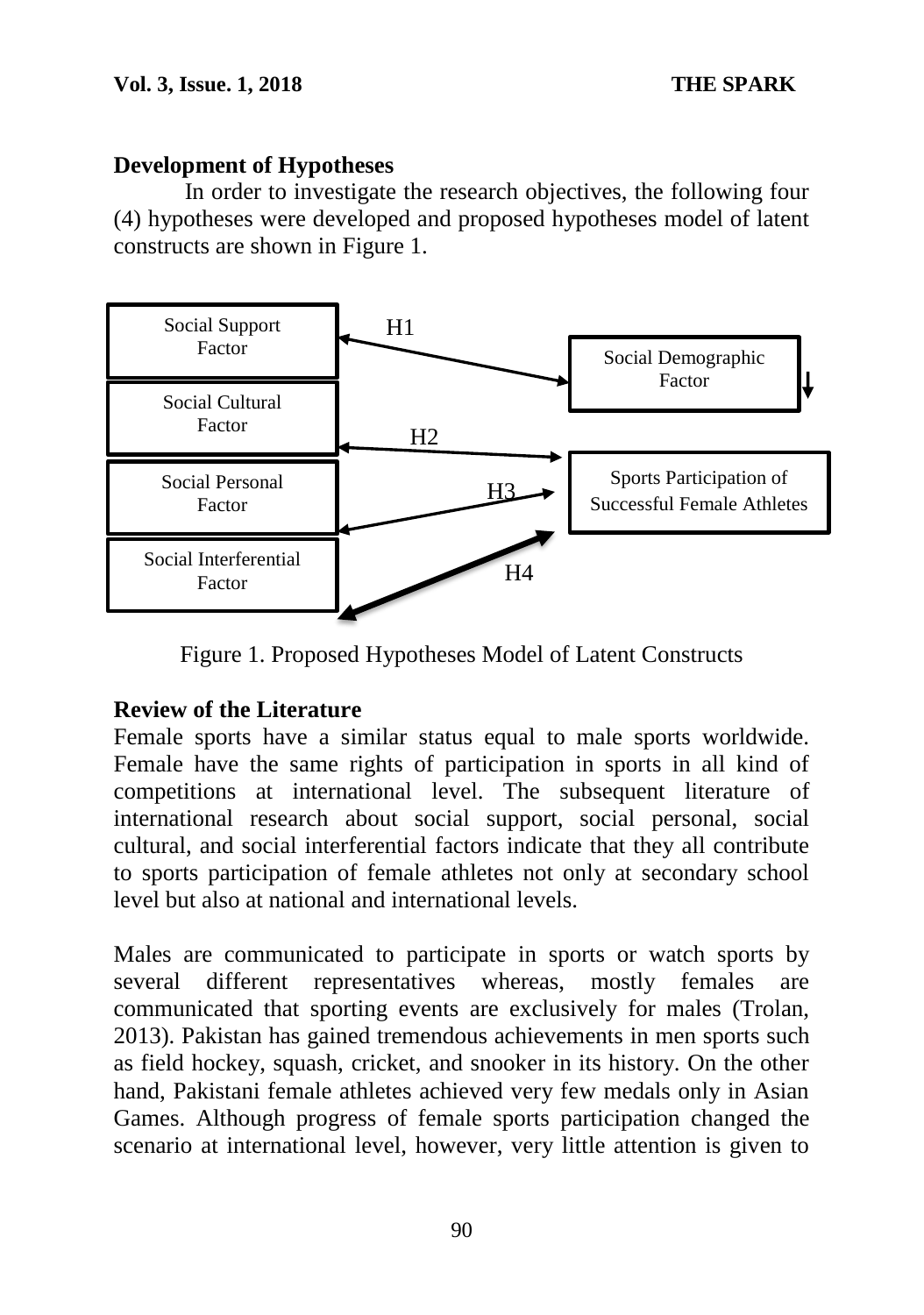female sports in Pakistan in modern era. The findings of Sanchez-Miguel, Leo, Sanchez‐Oliva, Amado, and Garcia‐Calvo study (2013) presented a positive relationship between social support for the sports and athletes' pleasure. The literature confirmed the relationship between social support and sports participation of female athletes through these prior studies (Verloigne et al., 2014; Cox, Duncheon, & McDavid, 2009; Sigmund, Turonova, Sigmundova, & Pridalova, 2008; Scharf, Shulman, & Avigad-Spitz, 2005; Jodl, Michael, Malanchuk, Eccles, & Sameroff, 2001).

Social cultural factor is important and frequently ignored effect on the improvement of sports expertise (Bakera & Hortonb, 2004). Furthermore, the prominence of a culture depending upon a specific sport has a major effect on any success accomplished. Social cultural effects are predominantly related to the sports development (Helfert & Warschburger, 2013). The right to sport for all was nowadays acceptable in relations to sports as a central aspect in social growth and a characteristic of social cultural improvement that is associated to extensive range of wellbeing amenities comprising of education, health, social services, and sports (Dawson & Downward, 2009). The literature highlighted the foremost empirical studies that had a strong relationship between social cultural factor and the sports participation of female athletes (Marcen, Gimeno, Gomez, Saenz, & Gutierreza, 2013; Sproule, Wang, Morgan, McNeill, & McMorris, 2007; Ullrich-French & Smith, 2006; Koka & Hein, 2003).

Since the 1970s and early 1980s, females have been progressively insisted to exercise to pay attention to their bodies. Along with, light aerobic events such as jogging, swimming, or tennis, isometrics exercises, light strengthening exercises, and stretching were frequently suggested (Markula, 1995). Therefore, to look beautiful in the public, the majority of females have to participate in activities-like dressing, smearing makeup, slimming, exercising, or participating in sports to modify body figure (Markula, 1995). The existing results confirm the findings in the light of these previous studies on social personal factor with the sports participation of female athletes (Coughlan, Williams, McRobert, & Ford, 2014; Aghdam, Moghaddam, Jafarabadi,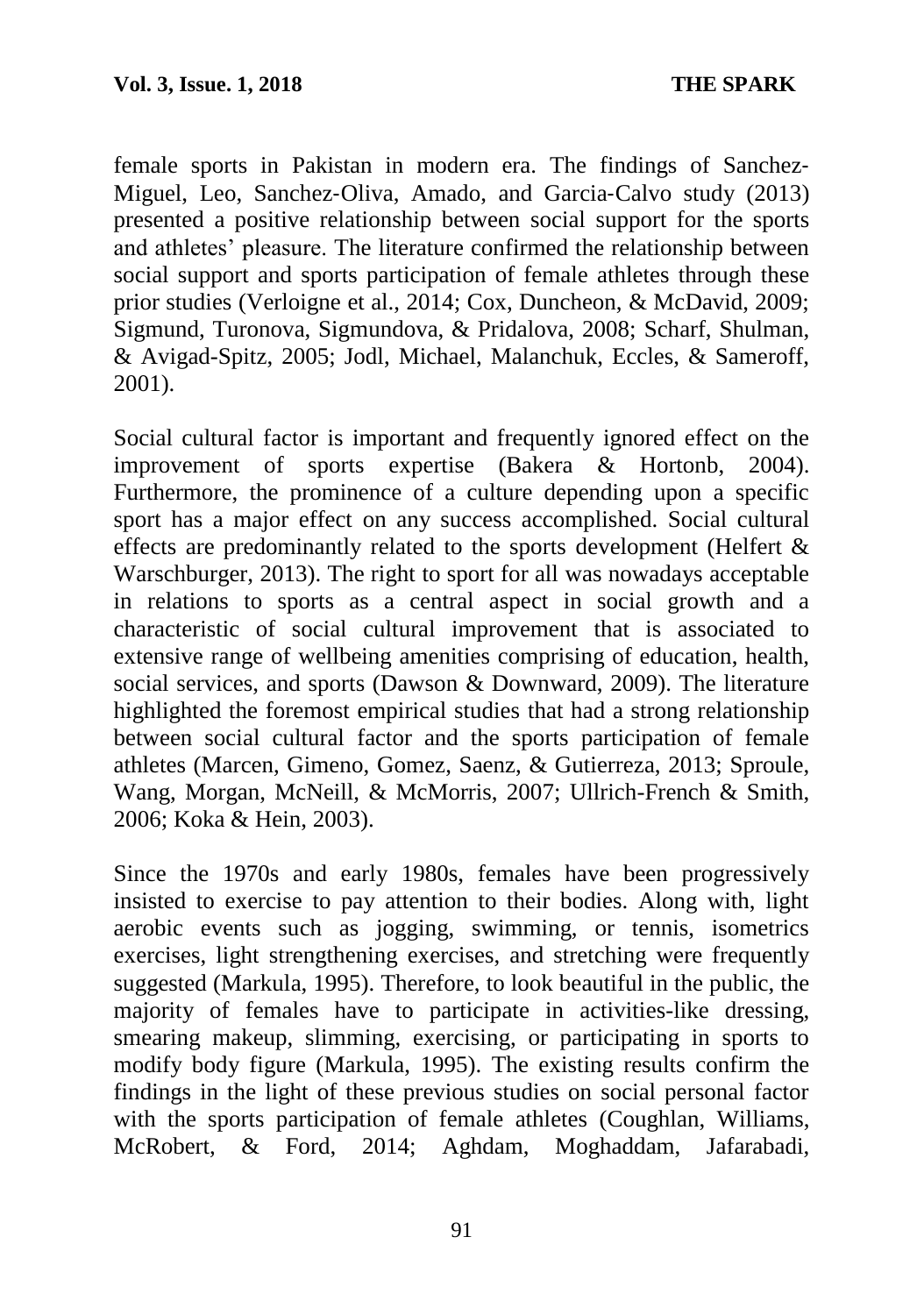Allahverdipour, Nikookheslat, & Nourizadeh, 2013; Savage, DiNallo, & Downs, 2009; Prichard & Tiggemann, 2008).

The results revealed that hijab does not understand to dress extended gowns, just wear realistic dress to cover the body appropriately is hijab (Javed, 2014). On the other hand, Shaller (2006) highlighted that in spite of increased figures of females' participation in sports, males are still dominated the sports world. The literature fully supported the relationship between social interferential construct and female participation in sports through these prior studies (Aubrey, 2006; Javed, 2014; Helfert & Warschburger, 2013; Impett, Henson, Breines, Schooler, & Tolman, 2011; Berberick, 2010).

## **Conceptual Framework**

The conceptual framework for the present research assimilated with social support, social cultural, social personal, and social interferential factors among sports participation of female athletes. The existing research on sports participation of female athletes is considered foremost in all discipline of sports and how female athletes perceive in everyday environment at the school level with female sport institutions supports, assistances, and how motivates female athletes to increase their sports participation within the school to national levels. Alternatively, the current study aims to explore the relationships of social support, social cultural, social personal and social interferential factors with sports participation of female athletes at secondary school level in rural areas of Pakistan.

For the purpose of existing research, it was considerable that sports participation of female athletes would be contributed by female athletes' perceptions about social support factor; social cultural factor; social personal factor; and social interferential factor. Therefore, as it can be understood from Figure 2, the dependent variable (female sports participation) was completely found as the desired goal that must be practiced or extended by female athletes. Independent variables are found as the central factors that encourage female athletes to increase their sports participation (preferred goal) in overall female sports in Pakistan.

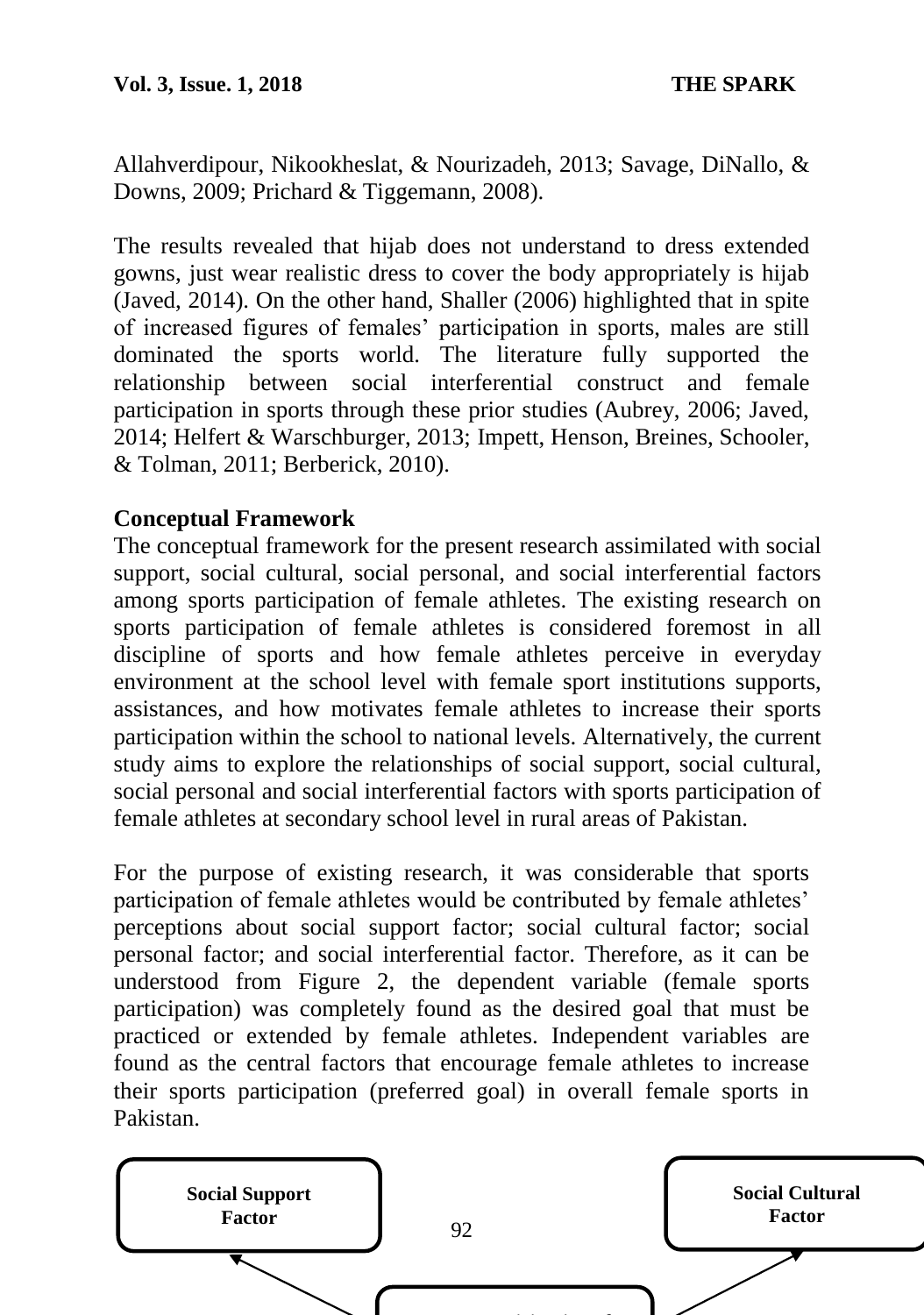Figure 2. Conceptual Framework

# **3. Research Methodology Research Design**

**Social Interferential Factor**

The design premeditated for recent survey research is erected purely on correlational research method (Aron, Coups, & Aron, 2011).

## **Population and Sampling**

Population was made up of all successful girl athletes of rural area secondary schools belonging to three provinces such as Punjab, Sindh, and Khyber Pakhtoon Khawah Provinces of Pakistan. Fourth Province (Baluchistan) was excluded from the research due to the wave of terrorism over there. In view of the overall population statistics (N-13674), the sample size was figured out a very good sample size comprising of 590 respondents focusing on the specified suggestion by Comrey and Lee (1992) was selected to attain the good results for the existing study. Comrey and Lee (1992) provided a suggestion for sample size of 50, 100, 200, 300, 500, and 1000 respondents or more that elaborated as very poor, poor, fair, good, very good, and excellent respectively. However, 364 respondents returned back filled survey questionnaires in which 313 were useable out of 590 survey questionnaires distributed. However, the overall response rate (.53) was considered quite satisfactory.

#### **Instrument of Data Collection**

Survey questionnaire as an instrument was employed in the existing research. The questionnaire was adapted with the permission of original researchers and survey instrument matrix shows the items strength, survey questions, and literature sources in below Table 1.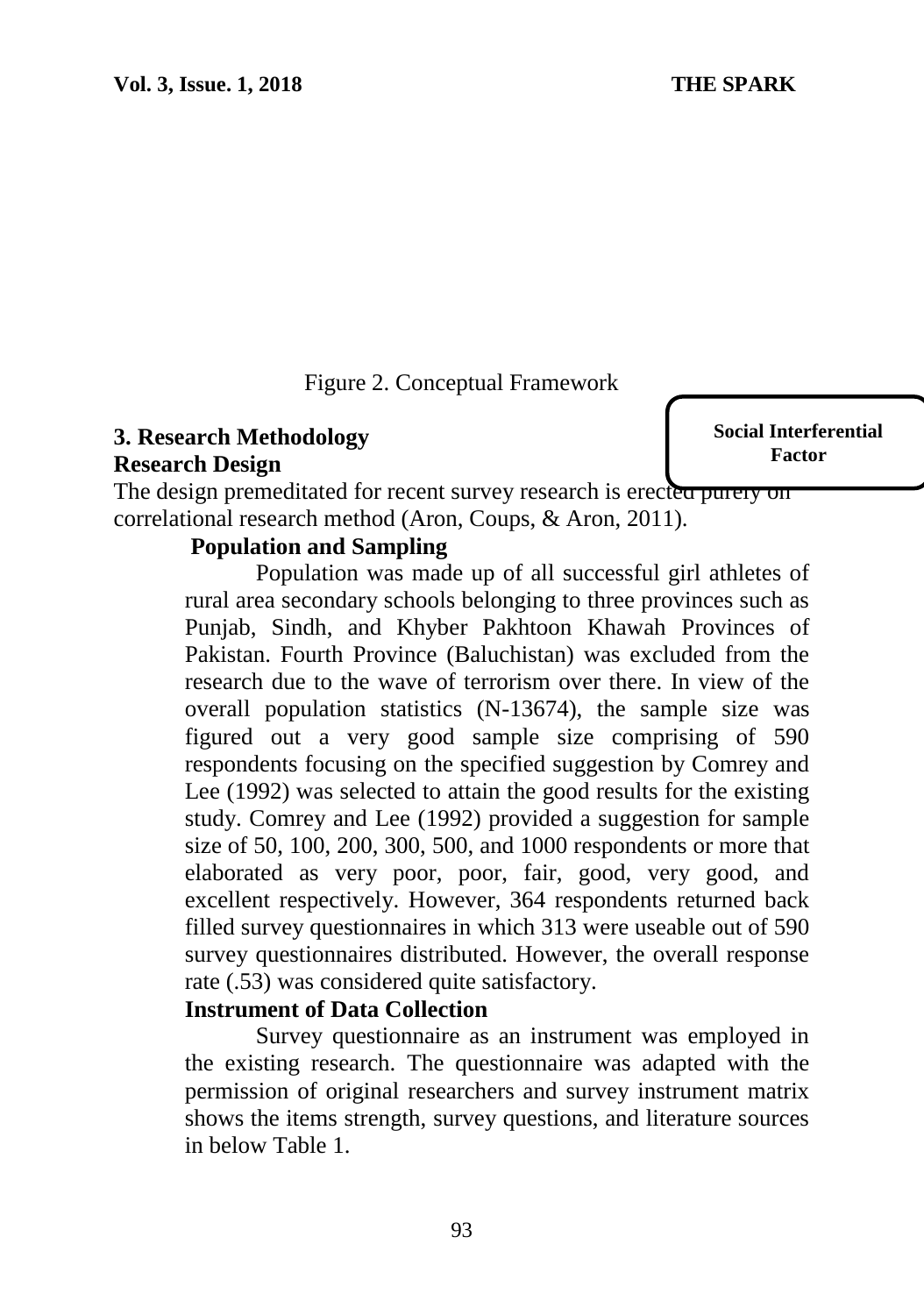| <b>Item</b> | <b>Survey Questions</b>       | $\ldots$<br><b>Literature Sources</b>      |  |  |
|-------------|-------------------------------|--------------------------------------------|--|--|
| 17          | <b>Sports Participation</b>   | Al-Qattan, 2005                            |  |  |
| items       |                               |                                            |  |  |
| 18          | Social Support Factor         | Karcher (MAC-5), 2011                      |  |  |
| items       |                               |                                            |  |  |
| 21          | <b>Social Cultural Factor</b> | Feizabadi et al. (SESQ), 2013; Al-Qattan,  |  |  |
| items       |                               | 2005:                                      |  |  |
|             |                               | Gill et al. (PMQ), 1983; Alshamli et al.,  |  |  |
|             |                               | 2012                                       |  |  |
| 10          | Social Personal Factor        | Marsh et al., 2010; Hodges & Starkes, 1996 |  |  |
| items       |                               |                                            |  |  |
| 12          | Social Interferential         | Qureshi & Ghouri, 2011; Glick & Fiske      |  |  |
| items       | Factor                        | (ASI), 1996                                |  |  |

**Table 1. Survey Instrument Matrix**

Reliability is the grade in which the dimension of a variable is reliable or trustworthy. Cronbach's alpha is a reliability figure that points out in what way; the objects in a group are definitely connected to each other. According to Sekaran (2003), if a construct displays higher value than .7 then Cronbach's alpha reliability is acceptable. However, the reliability scores of sports participation (.87), social support factor (.88), social cultural factor (.93), social personal factor (.75), and social interferential factor (.90) were found the above level of acceptable range.

#### **Statistical Techniques**

After the data collection, the data was edited into SPSS software version-21 for data transmission and the analyses of the research were done after completion of the data editing. In light of the objectives of the study, the descriptive statistics and Pearson's correlation (*r*) analysis as statistical methods were employed to answer the research questions. According to Cohen, Manion, and Morrison (2007), Pearson's correlation coefficient is known as best procedure to determine the relationships having a statistical worth ranging from +1.0 and -1.0.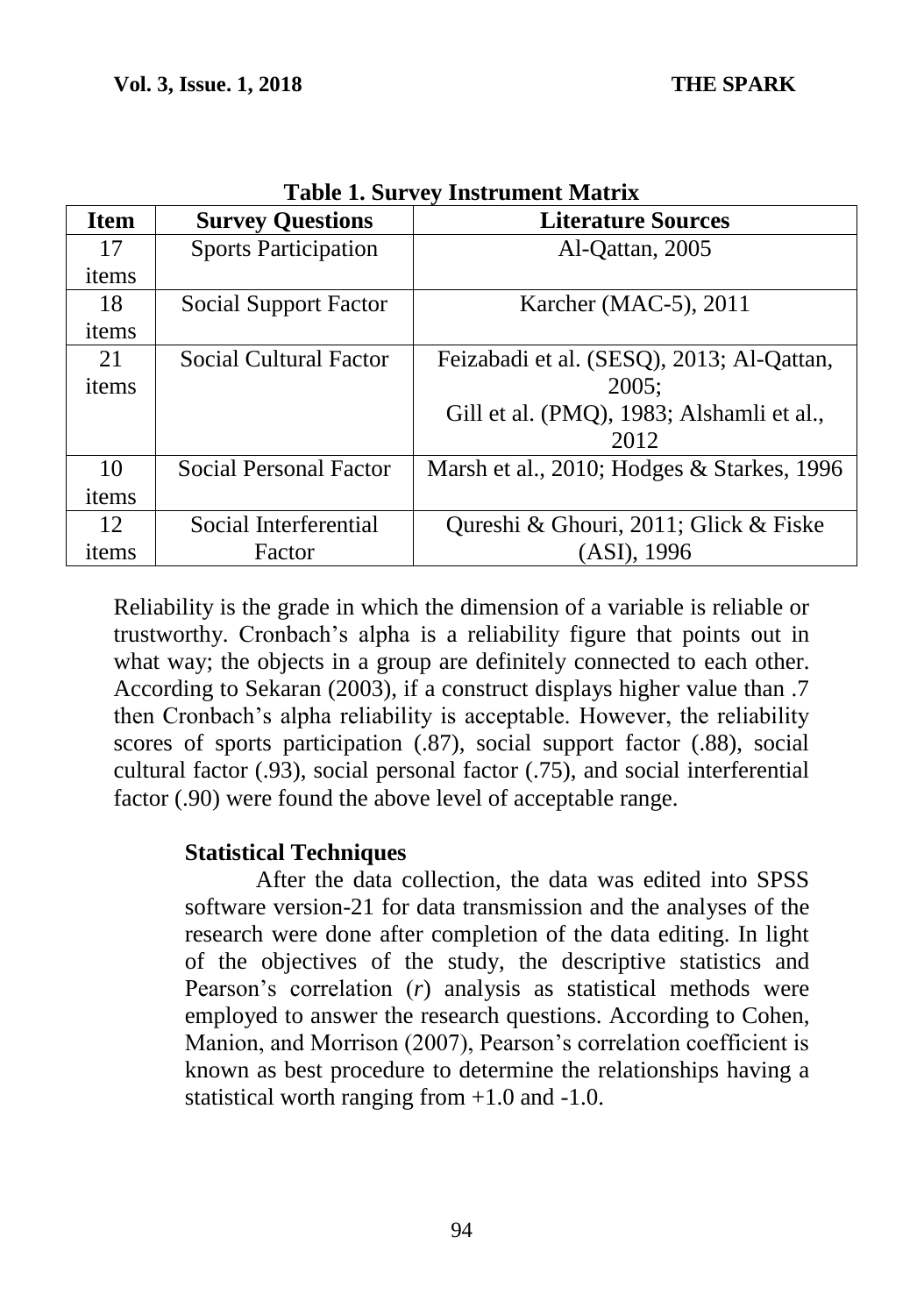## **Findings**

The result specified that social support factor was strongly, significantly, and positively correlated  $(r = .76, p < .01)$  with the sports participation of successful female athletes. Secondly, social cultural factor had high, positive, and significant correlation  $(r = .77, p < .01)$  with sports participation of successful female athletes. Thirdly, the result indicated that the social personal factor had a resilient, positive, and significant relationship ( $r = .74$ ,  $p < .01$ ) with the sports participation of successful female athletes. Finally, the social interferential factor found highly negative and significant relationship ( $r = -.86$ ,  $p < .01$ ) with the sports participation of successful female athletes presented in Table 2.

| <b>Constructs</b>                                                                                                                                            | <b>Social</b><br><b>Support</b><br><b>Factor</b> | Social<br><b>Cultural</b><br><b>Factor</b> | Social<br><b>Personal</b><br><b>Factor</b> | <b>Social</b><br><b>Interferential</b><br><b>Factor</b> |
|--------------------------------------------------------------------------------------------------------------------------------------------------------------|--------------------------------------------------|--------------------------------------------|--------------------------------------------|---------------------------------------------------------|
| Social Support<br>Factor                                                                                                                                     |                                                  |                                            |                                            |                                                         |
| Social Cultural<br>Factor                                                                                                                                    | .624<br>.000                                     |                                            |                                            |                                                         |
| Social Personal<br>Factor                                                                                                                                    | $.616^{**}$<br>.000                              | .596<br>.000                               |                                            |                                                         |
| Social Interferential<br>Factor                                                                                                                              | $-.622$<br>.000                                  | $-.681$<br>.000                            | $-.603$<br>.000                            |                                                         |
| <b>Sports Participation</b><br>of Successful<br><b>Female Athletes</b><br>$N_{\text{obs}}$ ** Completion is significant at the 0.01 level (2 to $(\alpha)$ ) | $.760***$<br>.000                                | $.765$ **<br>.000                          | $.743^{**}$<br>.000                        | $-.862$<br>.000                                         |

**Table 2. Pearson's Correlation among Cultural Formulation Factors and Sports Participation of Successful Female Athletes (n-313)**

*Note*. \*\* Correlation is significant at the 0.01 level (2-tailed).

The results of Pearson's correlation analysis among the social support factor, social cultural factor, social personal factor, and social interferential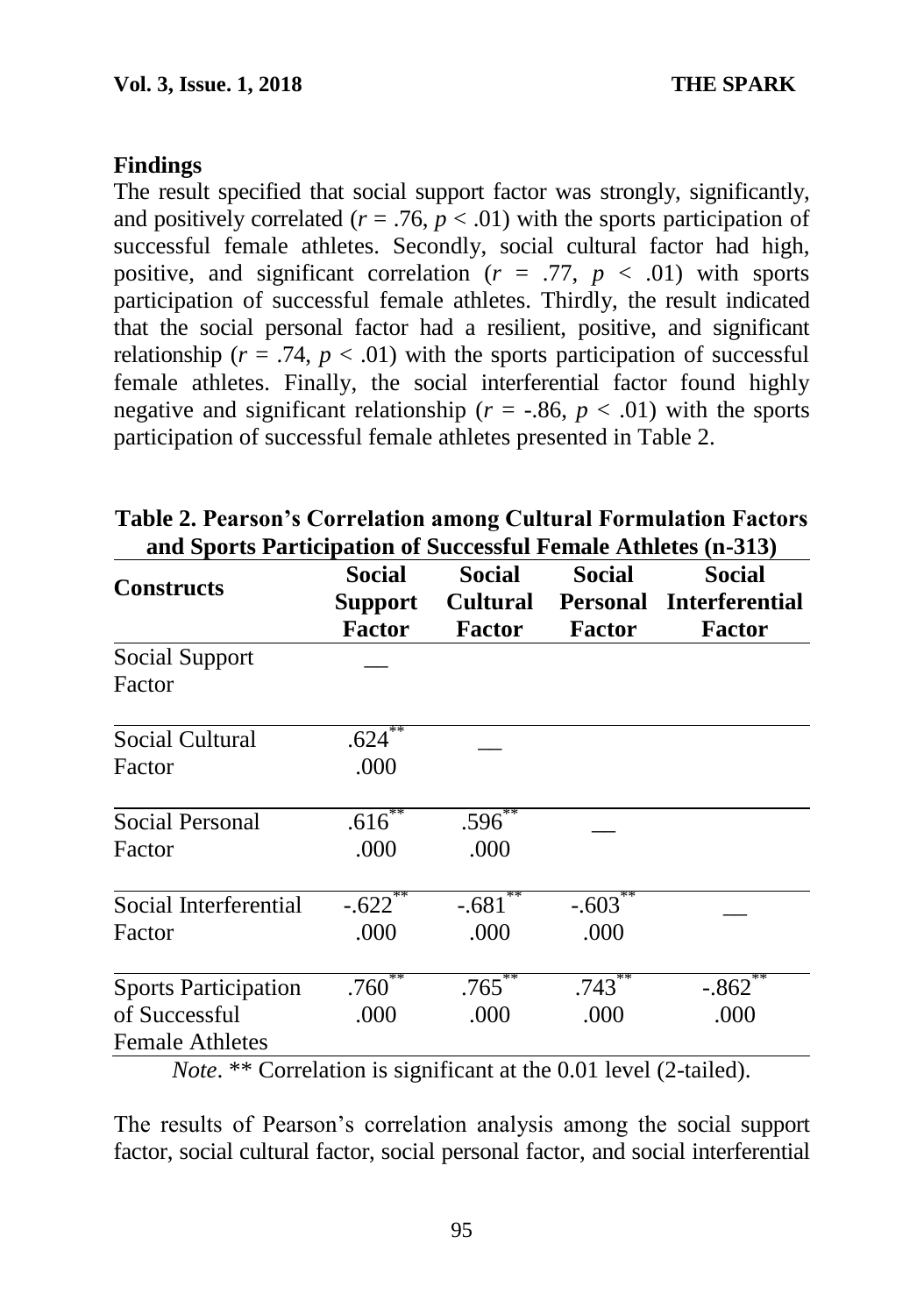factor and with the sports participation of successful female athletes' variables explored the range from .596 to -.862, and declared both positively and negatively as well as highly and significantly correlated among each other as presented in Table 2.

#### **Discussions and Conclusion**

The findings of the existing study revealed significant relationship of sports participation of successful female athletes with the social support construct. Bakera and Horton (2004) expressed that social support may deliver significant extrinsic motivation to carry on participation in sports, leading to a better affluence of training that enables to increase of practice epochs in particular sport. Partridge (2011) exposed that the noteworthy presence of parents, friends, siblings, officials may have an important impact on the sport experience.

Findings of present research exposed that the social cultural variable was found medium associated to female sports participation. Bakera and Hortonb (2004) expressed that financial and emotional support continued essential as parents assist to soften the stresses that are part of being a performer in sport. The parents might be to provide less importance of their girls' participation in sports. Moreover, the girls should also be mindful with the point that they have to go ahead for sports participation for the growth of their health, personal drive, and interest in sports. This type of experience significantly improves and promotes the sports participation of school females. The existing findings are associated with prior studies (Marcen, Gimeno, Gomez, Saenz, & Gutierreza, 2013; Eime, Harvey, Craike, Symons, & Payne, 2013; Pelletier, Rocchi, Vallerand, Deci, & Ryan, 2013; Janssen & LeBlanc, 2010; Sproule et al., 2007; Ullrich-French & Smith, 2006; Cameron, Pierce, Banko, & Gear, 2005; Pierce et al., 2003; Koka & Hein, 2003) those are verified empirically on social cultural factor with the sports participation of female athletes.

The findings of the current study revealed overall significant relationship of the sports participation of successful female athletes with the social personal construct. However, the body image and practice environment not only develop of female physique but also enhance the competitive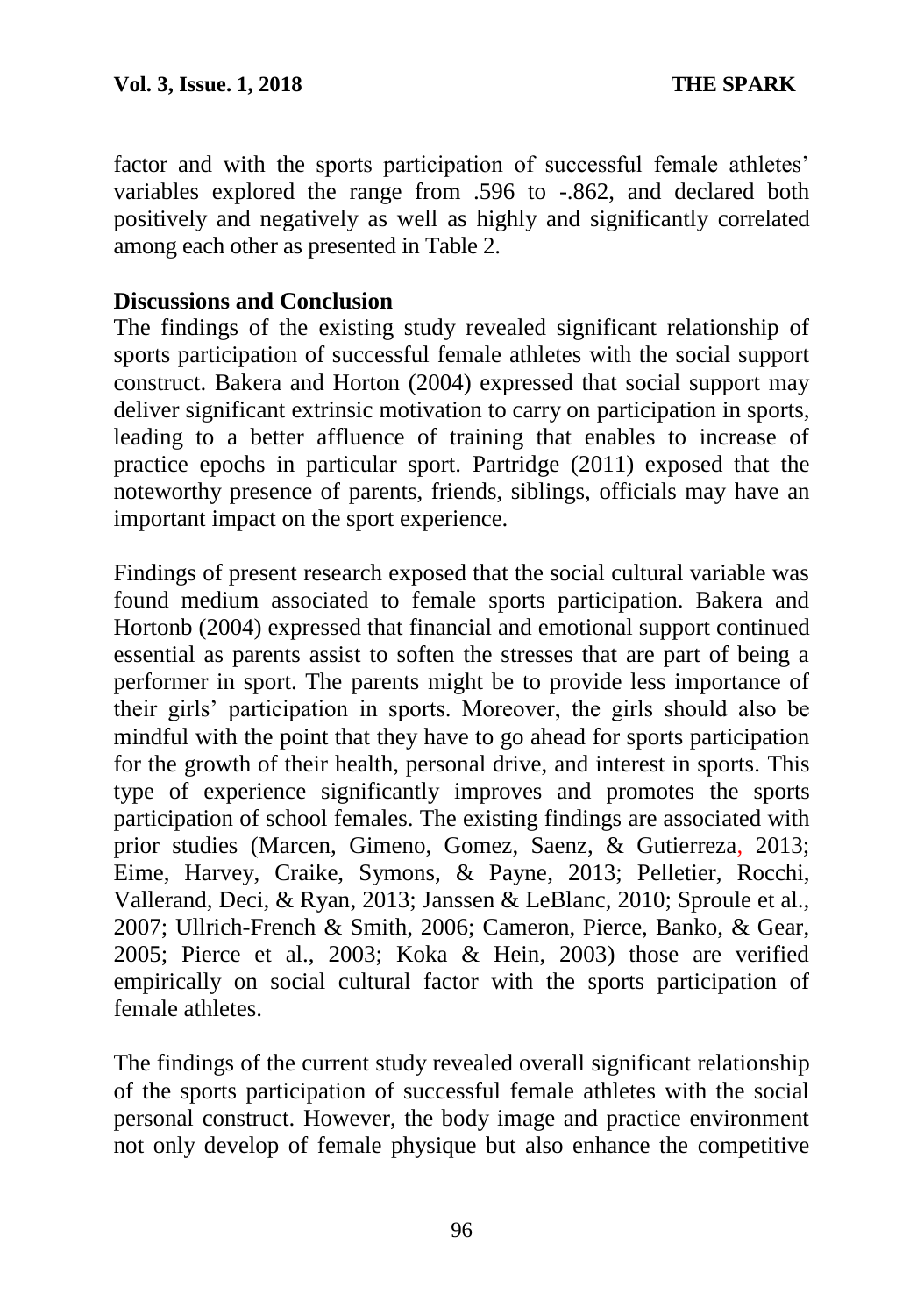drive and interest in female athletes in sports setting. The findings of Christensen (2013) revealed that athletes should concentrate further on their body physiques and less on performing their athletic talents to the best of their capability. Reel, SooHoo, Summerhouse, and Gill (2008) expressed that females are socialized to observe and utilize themselves as objects to display their bodily appearances in contradiction of impractical cultural values of slimness and beauty. Baker and Young (2014) stressed that athletes must be predominantly interested to involve in practice to increase performance not for any other reason. The findings of Imtiaz study (2013) revealed that the most of the athletes participated from rural areas where sports were far less structured, however, sufficient opportunities existed to participate in informal sports.

The findings of the existing research revealed that the social interferential construct was found strong and significant relationship with the sports participation of successful female athletes. However, social interferential construct established negative association with the sports participation construct. The reason of negative relationship between social interferential construct and sports participation of female athletes may be behind that the Pakistani community dislikes the sports dress of females and male dominancy does not want female sports participation fruitful progress in the country through the gender inequality. Dawson and Downward (2009) concluded in their study that males have a tendency to participate more in sports than females, excluding in specific sports as well as games that developed for females.

The broad findings of the existing study draw the consideration that all the four constructs as social support factor, social cultural factor, social personal factor, and social interferential factor have well-defined relationships with the sports participation of successful female athletes and considered as the most indispensable facet discovered in existing research. However, the positive and significant relationships among three variables have been revealed. The negative influence of social interferential construct is found higher than the positive effect of social support, social cultural, and social personal constructs on the sports participation of successful female athletes. The reason of strong negative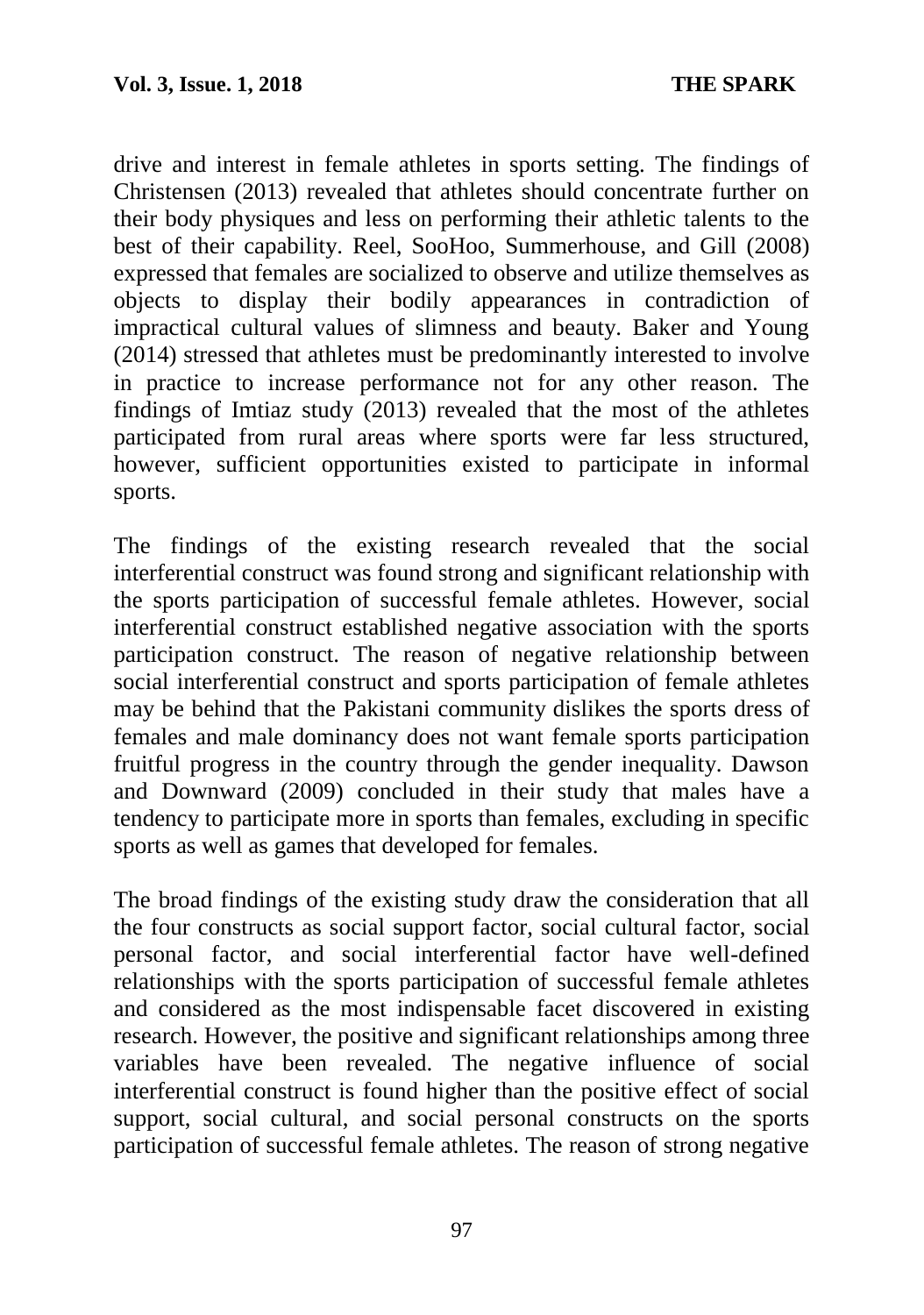association of social interferential construct with female sports participation might be the male dominancy in Pakistan and it might become a big hurdle in the way to promotion of female sports participation in Pakistan especially in rural areas. The government of Pakistan and sports federations in coordination with the sports associations should provide a central attention to the existing issue of female sports participation. They should overcome the gender inequality so that female sports participation could be encouraged in Pakistan as parallel to the world in future.

# **References**

- Aghdam, F. B., Moghaddam, M. H. B., Jafarabadi, M. A., Allahverdipour, H., Nikookheslat, S. D. &Nourizadeh, R. (2013). Explaining the role of personal, social and physical environment factors on employed women's physical activity: A structural equation analysis. *Global Journal of Health Science, 5*(4), 189- 199.
- Al-Qattan, S. (2005).Factors that influence female students of the University of Bahrain with participation in sport activities, Ph.D. *United States Sports Academy*.
- Alshamli, A., Al-Anazi, H. M., &Shawqi, M.A. (2012).Sport mass media influence on promoting sports in order to improve public health. *Current Research Journal of Social Sciences, 4*(2), 153- 158.
- Aron, A., Coups, E. J., & Aron, E.N. (2011).*Statistics for the behavioral sciences and social sciences: A brief course*. Prentice Hall, NJ: Pearson Education, Inc.
- Aubrey, J. S. (2006). Effects of sexually objectifying media on selfobjectification and body surveillance in undergraduates: Results of a 2-year panel study. *Journal of Communication, 56*(2)*,* 366– 386.
- Baker, J., &Young, B. (2014). 20 years later: Deliberate practice and the development of expertise in sport. *International Review of Sport and Exercise Psychology*, *7*(1), 135-157. DOI: 10.1080/1750984X.2014.896024
- Bakera, J., & Horton, S. (2004). A review of primary and secondary influences on sport expertise. *High Ability Studies, 15*(2), 211-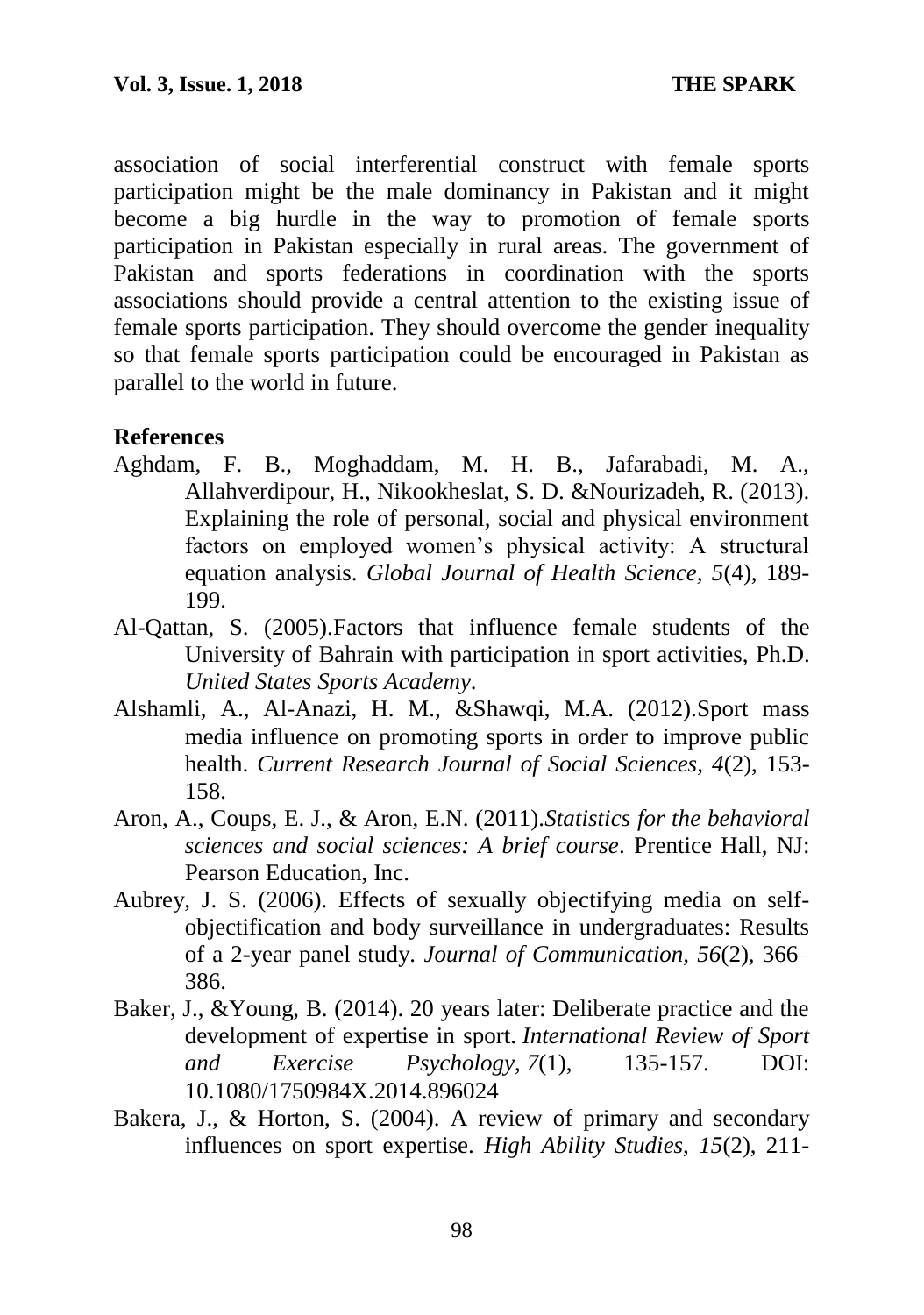228.

- Berberick, S. N. (2010). The objectification of women in mass media: Female self-image in Misogynist culture. *The New York Sociologist*, *5*, 1-15.
- Cameron, J., Pierce, W. D., Banko, K. M., & Gear, A. (2005). Achievement-based rewards and intrinsic motivation: A test of cognitive mediators. *Journal of Educational Psychology*, *97*(4), 641-655.
- Christensen, J. A. (2013). *A deeper understanding of female athlete body image,* M.Sc., North Dakota State University of Agriculture and Applied Science. Fargo: North Dakota.
- Cohen, L., Manion, L., & Morrison, K. (2007).*Research methods in education* (6<sup>th</sup>ed.). New York: Routledge.
- Comrey, A.L., &Lee, H.B. (1992).*A first course in factor analysis* (2nd ed). Hillsdale. NJ: Lawrence Erlbaum.
- Coughlan, E. K., Williams, A. M., McRobert, A. P., & Ford, P. R. (2014). How experts practice: A novel test of deliberate practice theory. *Journal of Experimental Psychology: Learning, Memory, and Cognition*, *40*(2), 449-458.
- Cox, A., Duncheon, N., & McDavid, L. (2009). Peers and teachers as sources of relatedness perceptions, motivation, and affective responses in physical education. *Research Quarterly for Exercise and Sport, 80*(4), 765–773.
- Dawson, P., & Downward, P. (2009). Participation, spectatorship and media coverage in sport. In University Paris, *First European Conference in Sports Economic*, Paris.
- Eime, R. M., Harvey, J. T., Craike, M. J., Symons, C.M. & Payne, W. R. (2013). Family support and ease of access link socio-economic status and sports club membership in adolescent girls: A mediation study. *International Journal of Behavioral Nutrition and Physical Activity*, *10*(1), 1-12.
- Gill, D. L., Gross, J. B., & Huddleston, S. (1983). Participation motivation in youth sports. *International Journal of Sport Psychology,14*(1),1-14.
- Glick, P., & Fiske, S. T. (1996). The ambivalent sexism inventory: Differentiating hostile and benevolent sexism. *Journal of Personality and Social Psychology, 70*(3), 491-512.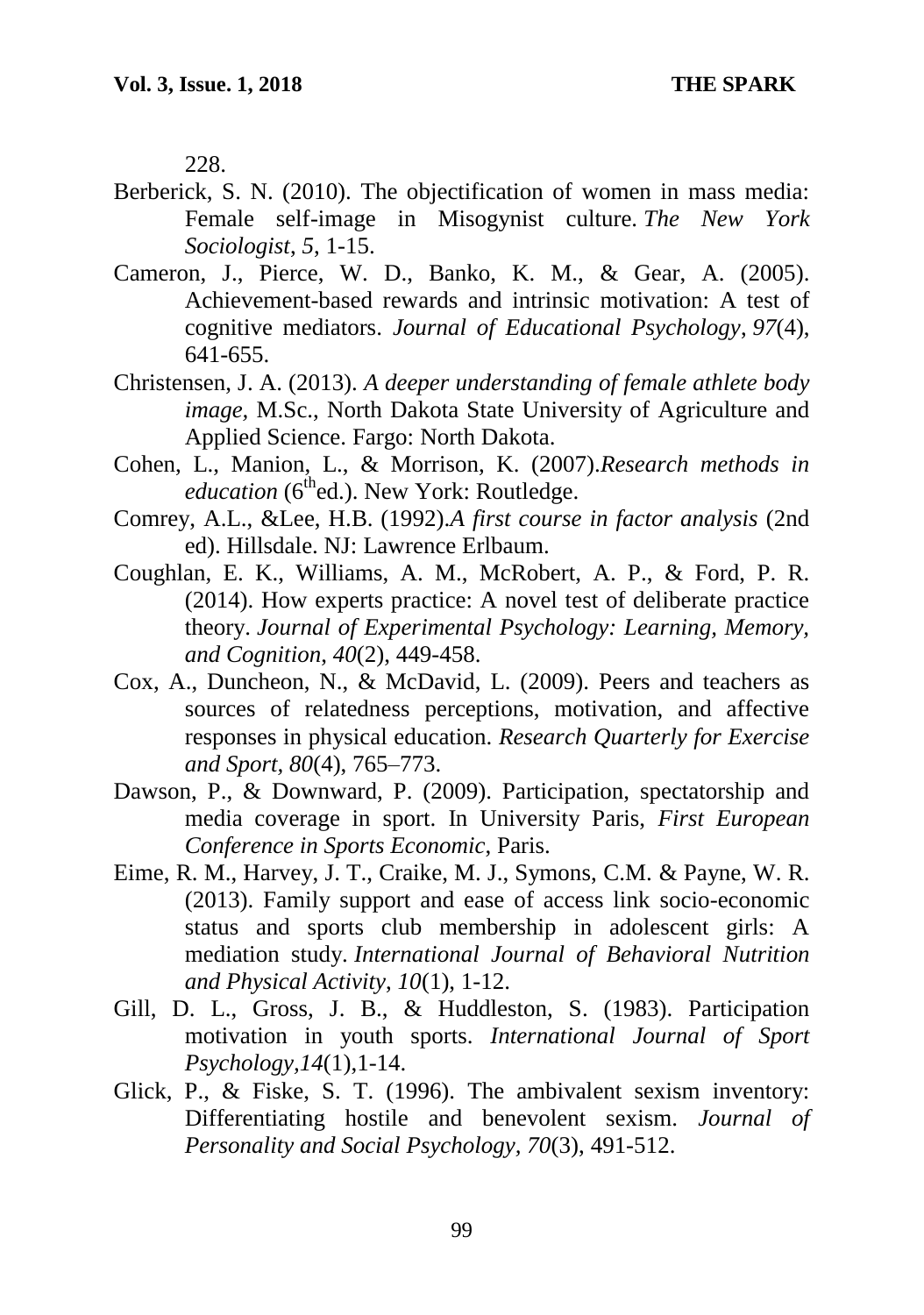- Helfert, S., & Warschburger, P. (2013). The face of appearance-related social pressure: Gender, age and body mass variations in peer and parental pressure during adolescence. *Child and Adolescent Psychiatry and Mental Health*, *7*(),1-11.
- Impett, E. A., Henson, J. M., Breines, J. G., Schooler, D., & Tolman, D. L. (2011). Embodiment feels better: Girls' body objectification and well-being across adolescence. *Psychology of Women Quarterly*, *35*(1), 46-58.
- Imtiaz, F. (2013). Examining the experiences of athletes in adult-led and peer-led youth sport, *M.Sc.,Queen's University, Kingston, Ontario, Canada.* Retrieved from https://qspace.library.queensu.ca/bitstream/1974/8187/1/Imtiaz\_F aizan\_201308\_MSc.pdf
- Janssen, I., & LeBlanc, A. G. (2010). Systematic review of the health benefits of physical activity and fitness in school-aged children and youth. *International Journal of Behavioral Nutrition and Physical Activity*, *7*(1), 1-16.
- Javed, N. (2014). Meanings, patterns and the social function of hijab amongst female university students. *European Academic Research*, *1*(12), 5499-5510.
- Jodl, K. M., Michael, A., Malanchuk, O., Eccles, J. S. & Sameroff, A. (2001). Parents' roles in shaping early adolescents' occupational aspirations. *Child Development, 72*(4), 1247–1265.
- Karcher, M. J. (2005). *The Hemingway: Measure of adolescent connectedness: A manual for scoring and interpretation.*  Unpublished manuscript,University of Texas at San Antonio.
- Koka, A., & Hein, V. (2003). How students' perceptions of teachers' autonomy-supportive behaviours affect physical activity behaviour: An application of the trans-contextual model. *European Journal of Sport Science*, *8*(4), 193-204.
- Marcen, C., Gimeno, F., Gomez, C., Saenz, A., & Gutierreza, H. (2013). Socioeconomic status, parental support, motivation and Selfconfidence in youth competitive sport. *Procedia-Social and Behavioral Sciences*, *82*()750-754.
- Markula, P. (1995). Firm but shapely, fit but sexy, strong but thin: The postmodern aerobicizing female bodies. *Sociology of Sport Journal,* ()*,* 424-453.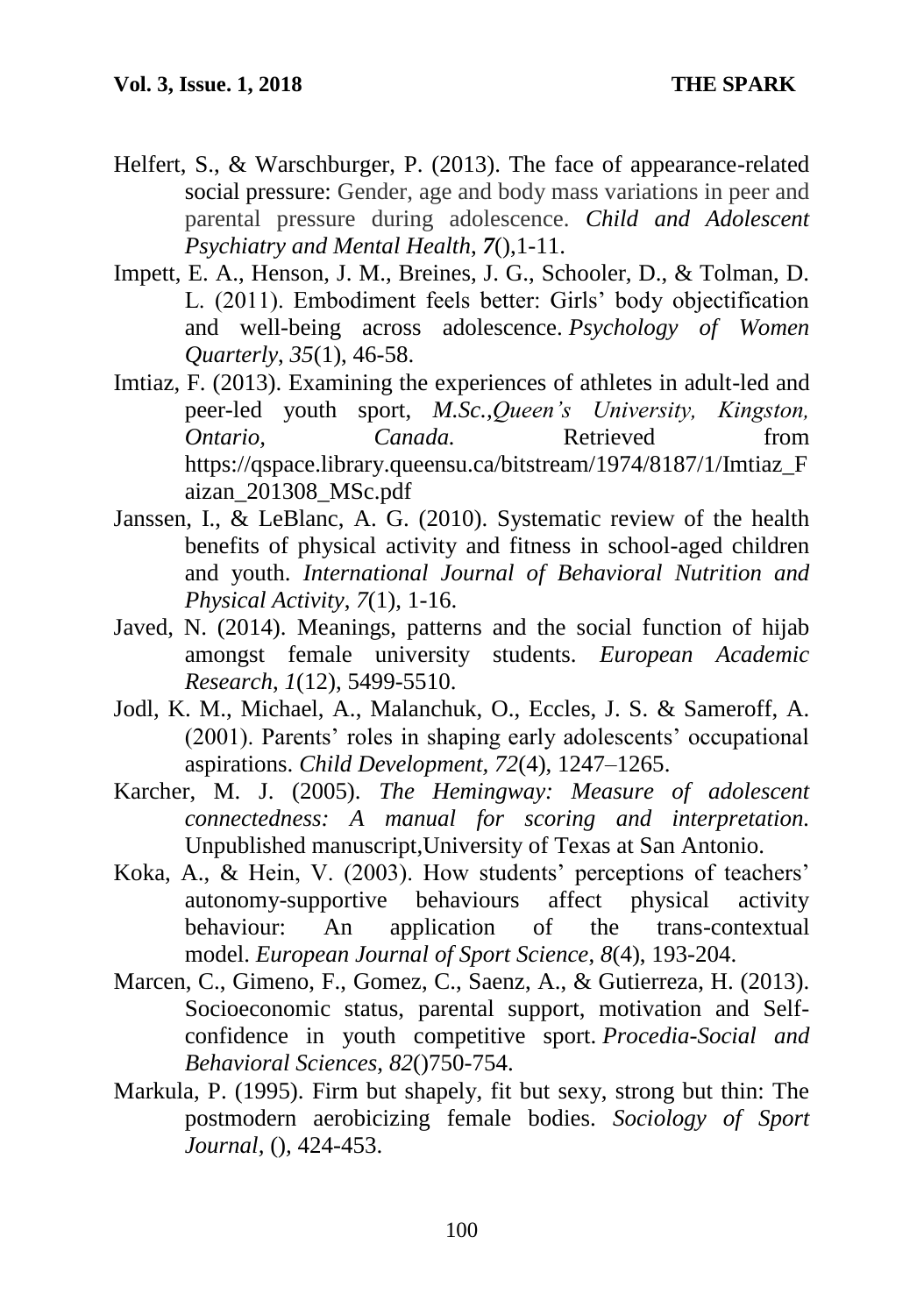- Partridge, J. A. (2011). Current directions in social influence: Parents and peers. *Revista Iberoamericana De Psicología Del Ejercicio Y El Deporte, 6*(2), 251-268.
- Pelletier, L. G., Rocchi, M. A., Vallerand, R. J., Deci, E. L. & Ryan, R. M. (2013). Validation of the revised sport motivation scale (SMS-II). *Psychology of Sport and Exercise*, *14*(3), 329-341.
- Pierce, W. D., Cameron, J., Banko, K. M. & So, S. (2003). Positive effects of rewards and performance standards on intrinsic motivation. *The Psychological Record*, *53*(4), 561-579.
- Prichard, I., & Tiggemann, M. (2008). Relations among exercise type, self-objectification, and body image in the fitness centre environment: The role of reasons for exercise. *Psychology of sport and exercise*, *9*(6), 855-866.
- Qureshi, Y. I., & Ghouri, S. A. (2011). Muslim female athletes in sports and dress code: Major obstacle in international competitions. *Journal of Experimental Sciences, 2*(11), 09-13.
- Reel, J. J., SooHoo, S., Summerhays, J. F.. & Gill, D. L. (2008). Age before beauty: An exploration of body image in African-American and Caucasian adult women. *Journal of Gender Studies, 17*(4), 321-330.
- Sanchez‐Miguel, P. A., Leo, F. M., Sanchez‐Oliva, D., Amado, D., & Garcia‐Calvo, T. (2013).The importance of parents' behavior in their children's enjoyment and amotivation in sports. *Journal of Human Kinetics, 36(1)*,171‐179.
- Savage, J. S., DiNallo, J. M., & Downs, D. S. (2009). Adolescent body satisfaction: The role of perceived parental encouragement for physical activity. *International Journal of Behavioral Nutrition and Physical Activity,6* (1), 1-8.
- Scharf, M., Shulman, S., & Avigad-Spitz, L. (2005). Sibling relationships in emerging adulthood and in adolescence. *Journal of Adolescent Research*, *20*(1), 64-90.
- Sekaran, U. (2003). *Research methods for business: A skill-building approach* ( $4^{th}$  Ed.). USA: John Wiley & Sons, Inc.
- Shaller, J. (2006). Female athletes in the media: Under representation and inadequacy. *The Review: A Journal of Undergraduate Student Research*, *8*(1), 50-55.
- Sigmund, E., Turonova, K., Sigmundova, D., & Pridalova, M. (2008).